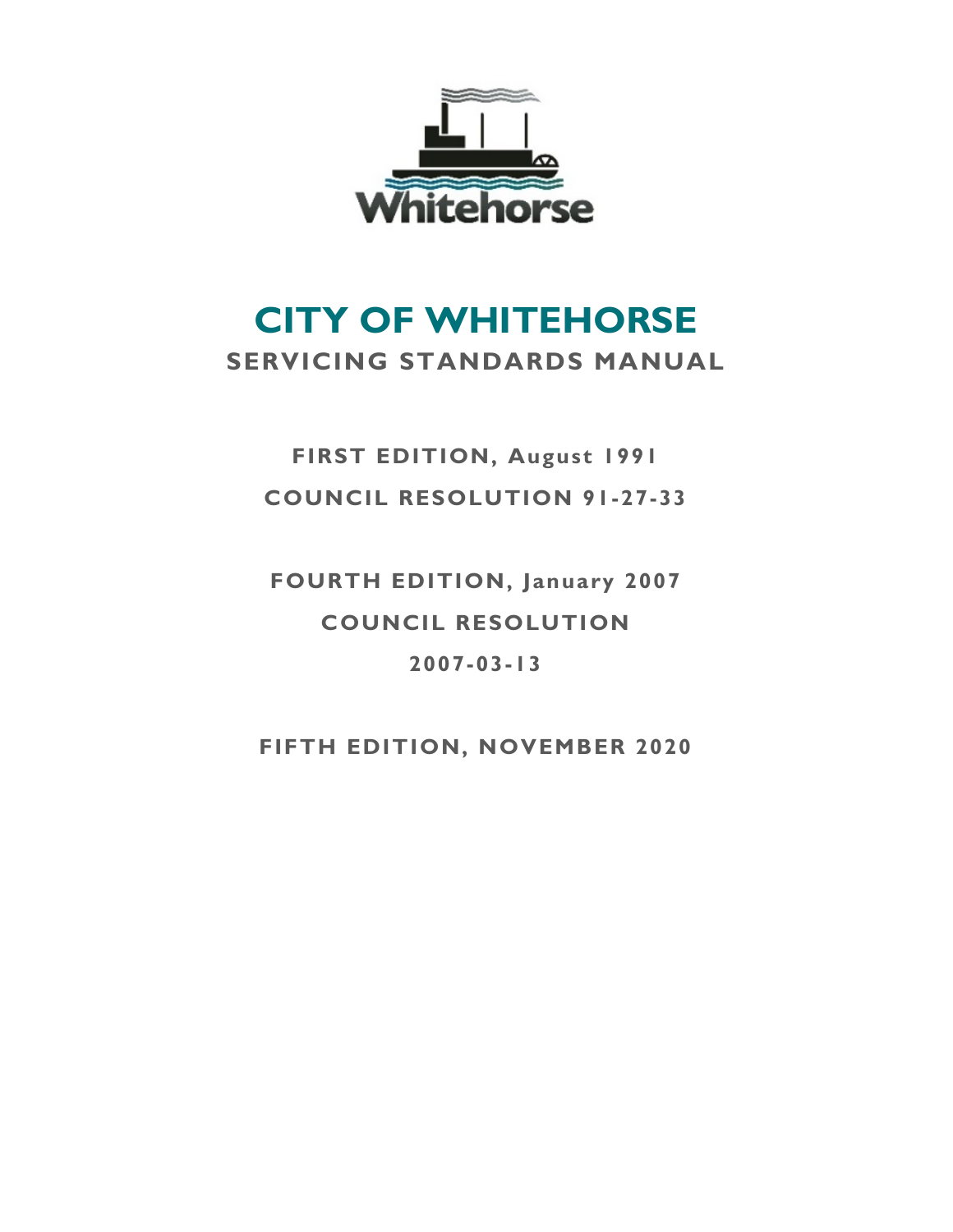### **CITY OF WHITEHORSE SERVICING STANDARDS MANUAL FORWARD**

### **NOVEMBER, 2020**

The "City of Whitehorse Servicing Standards Manual" (SSM) provides information to Contractors, Developers and Engineers who require a working knowledge of the City of Whitehorse standards and procedures as they relate to the design and construction of municipal infrastructure that will be owned and maintained by and for the City.

This manual does not attempt to provide solutions to particular engineering design problems but rather, furnish a guide to the Engineering Department's minimum standards for design, construction, and maintenance. Where complicated problems arise, engineering judgement should prevail and it is the responsibility of developers to ensure that all facets of the problem are properly addressed.

The manual is divided into four Parts: Procedures; Construction Design Criteria; Construction Standards; and Standard Drawings.

All current SSM content is available on the Engineering Services webpage for download.

In recognizing that errors, omissions and inconsistencies may occur in the content of this manual and that technological advances are inevitable in the construction sector, the City of Whitehorse appreciates and encourages feedback on the content of the SSM.

Comments and supplemental information can be submitted to the City of Whitehorse Engineering Department by revision request. A revision request can be submitted by accessing the link on the City of Whitehorse Engineering Services webpage or by contacting the Engineering Services Department directly.

Information submitted via revision request will be reviewed and considered during the City's internal biannual SSM review process. Feedback will be provided to the submitting party once a review has been carried out.

The City will make all revised Sub-Sections available to the public via the Engineering Services webpage. It is the responsibility of all Engineers, Developers and Contractors to ensure they are referencing the most current version of SSM Sections.

Taylor Eshpeter City Engineer City of Whitehorse